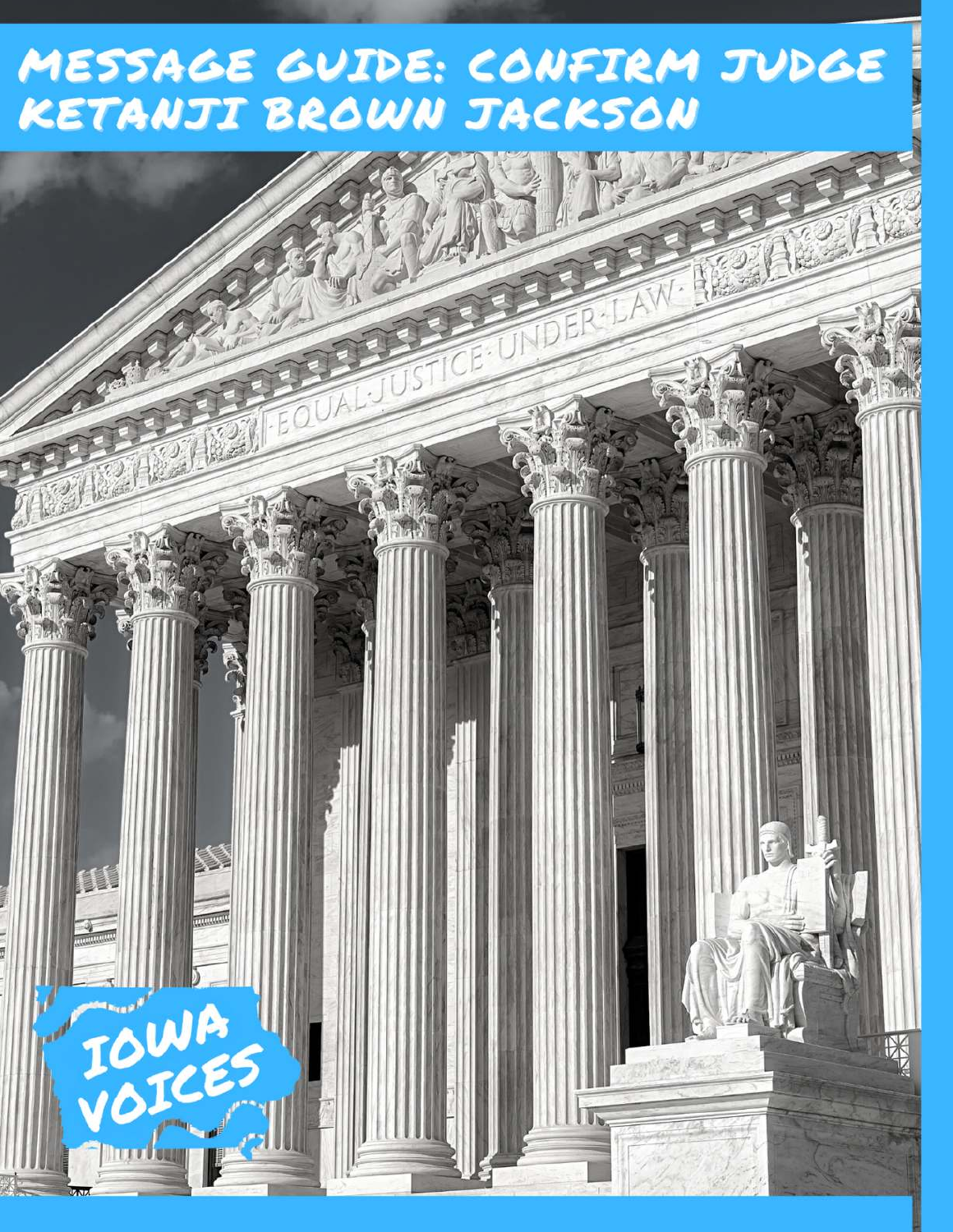

# Message Guide: Confirm Judge

#### Ketanji Brown Jackson

The purpose of the U.S. Supreme Court is to provide a balance to the powers of our executive and legislative branches and ensure the rights and freedoms of all Amiercans are protected.

But for years, the deck has been stacked. Republicans in the U.S. Senate have changed the rules to benefit their own elections and helped Republican Presidents seat extreme Justices who pose a threat to our daily freedoms.

Today, we have the opportunity to finally seat a Black woman to the highest court in our nation and protect the rights and freedoms of all Americans, regardless of wealth, power, color or zip code. Judge Ketanji Brown Jackson will change the court forever. By nominating and appointing a Black woman, our highest court will look a little more like the America we all live in. Judge Brown Jackson has the intellect, integrity and character to serve as an incredible Supreme Court Justice. Her perspective will help the court see us more clearly to direct justice and equality for all.

**Emotion** and **repetition** are powerful tools to use for every message. They help our allies remember the talking points and stay on message, allowing us to speak as a united front and frame the discussion.

| KEY RESEARCH TAKEAWAYS       | S |
|------------------------------|---|
| <b>KEY MESSAGE GUIDANCE</b>  | S |
| <b>DRAFTING YOUR MESSAGE</b> | ¥ |
| <b>SAMPLE MESSAGING #1</b>   | ų |
| <b>SAMPLE MESSAGING #2</b>   | S |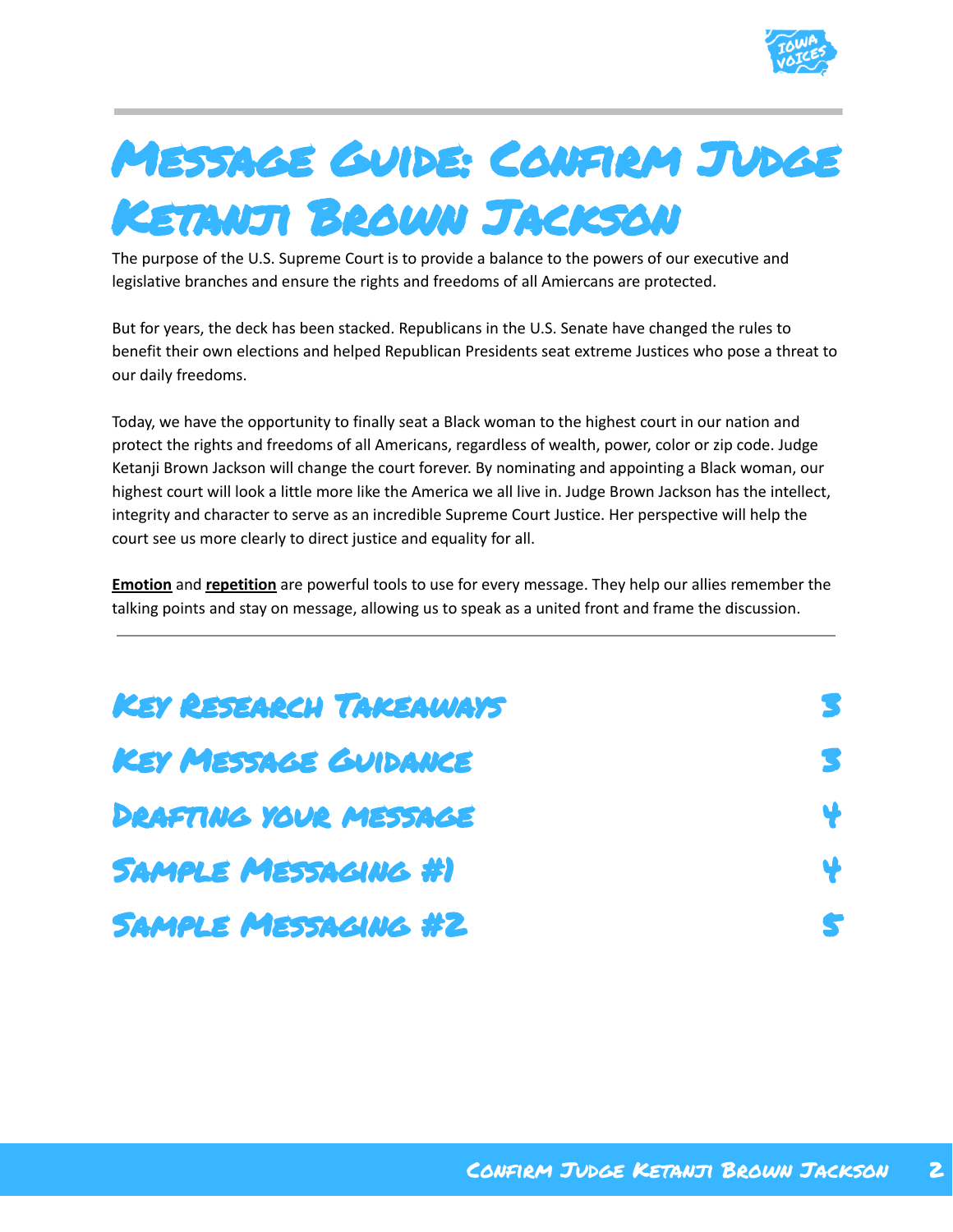

#### <span id="page-2-0"></span>Key Research Takeaways

- Three in five Americans **trust Biden** to nominate the next Supreme Court Justice.
- Americans say **making the Court look more like America** and keeping his campaign promises are the best reasons for Biden to nominate a Black woman as the next Justice.
- Across race and party, **pluralities support the Senate confirming Biden's nominee** and **feel the nomination should be considered immediately**, before the November election.
- **Voters are concerned with the conservative agenda of the current Supreme Court.** Their **number one concern is being denied health insurance** due to a preexisting condition if the ACA is overturned. They're also very concerned people without **background checks** will be able to buy guns and that the court will severely restrict womens' rights and access to healthcare by overturning **Roe v. Wade**.
- **Top messages for Judge Brown Jackson's nomination** include her **qualifications, experience, and bipartisan praise**.
	- Judge Ketanji Brown Jackson has the qualifications, character, and dedication to the Constitution necessary to serve on the nation's highest court
	- Judge Ketanji Brown Jackson has experience across the justice system: she has worked as a public defender, served on the bipartisan U.S. Sentencing Commission, and has served as a judge on the District Court and D.C. Circuit Court of Appeals
	- Judge Ketanji Brown Jackson has been praised across the aisle, including by Former Speaker Republican Paul Ryan, who said, "Our politics may differ, but my praise for Ketanji's intellect, for her character, for her integrity is unequivocal"

## <span id="page-2-1"></span>Key Message Guidance

- **Our values must lead when framing this issue.** It will help our message connect with the audience and avoid losing people in the procedure-heavy Constitutional process of appointing Justices.
- **We value Justices who will make decisions informed by real-life experiences**, and by people **who will ensure equal justice for all** and **protect the rights of all of us**, not just the wealthy and powerful.
- *● Emphasize the opportunity and what we stand to gain:*
- Appointing a Black woman to the Supreme Court will add a critical perspective to right past wrongs and heal our nation.
- Seating a Black woman will ensure the Court will more accurately represent the America we look like, changing the lives of Black women and girls around the world.
- The Court requires diversity in background and perspective to truly understand the influence wealth and power have on the freedoms of Americans.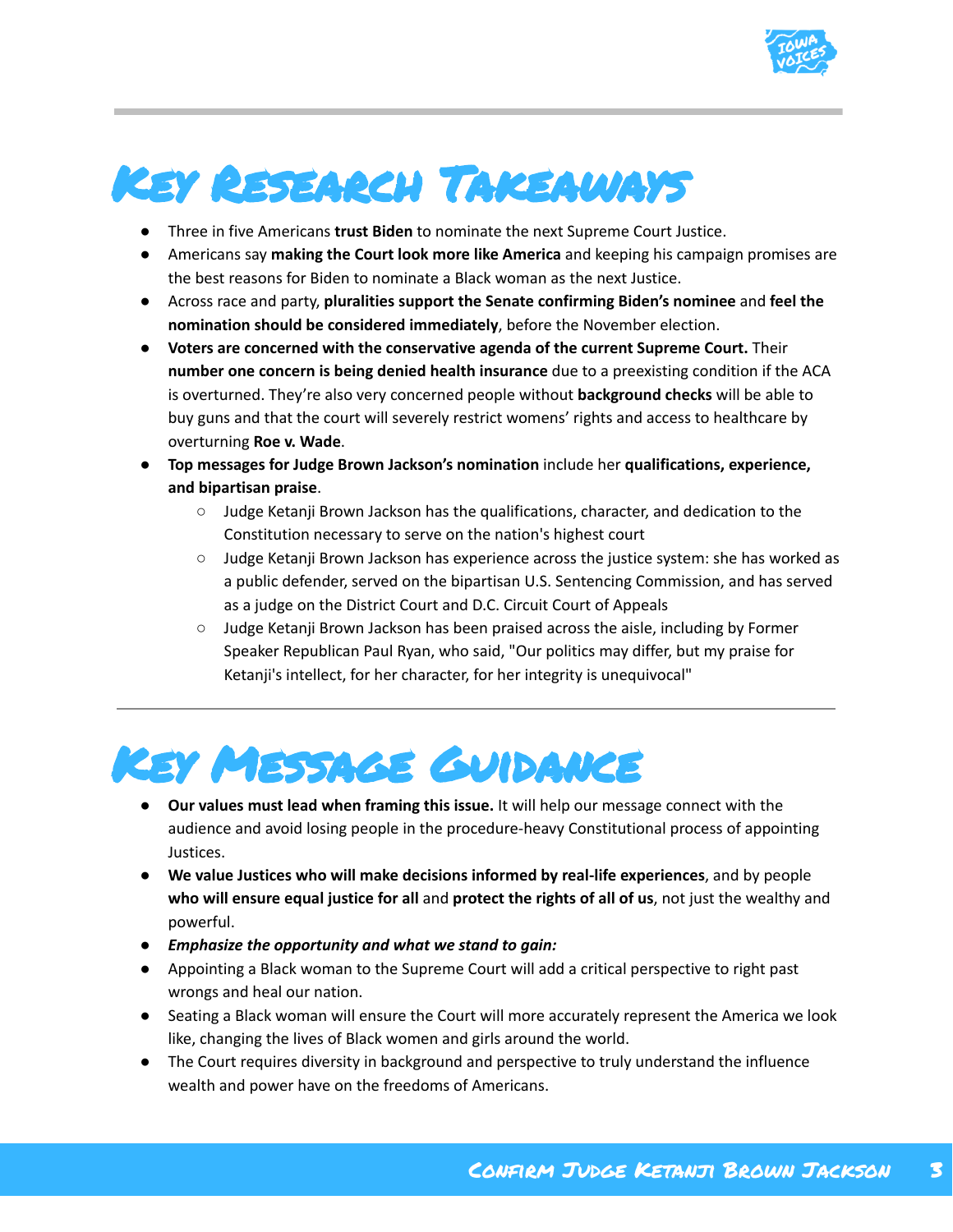

- With a diverse court, we can finally fight against the power that is attacking our rights and freedoms.
- By making the court look more like us, Biden has an opportunity to take on corporate greed and protect the rights and freedoms of hard working families in Iowa and across the nation, like making a dignified living wage.

#### <span id="page-3-0"></span>Drafting your message

- Start with a shared values statement.
- Name the problem and define the opposition to our shared value. *However, don't repeat the opposition's message, even to negate it. Speak proactively to reframe the issue.*
- Frame the opposition as a "hurdle" we can overcome, rather than a "barrier" that stops us.
- Make voters the protagonists and focus on values.
- Provide tangible outcomes.
- End with a call to action.

## <span id="page-3-1"></span>Sample Messaging #1

| lowa and the nation are increasingly diverse, our courts should look like us to<br>truly protect the rights and freedoms of us all.                                                                                                                                                                              | <b>Shared Value</b>                           |
|------------------------------------------------------------------------------------------------------------------------------------------------------------------------------------------------------------------------------------------------------------------------------------------------------------------|-----------------------------------------------|
| But today, our rights and freedoms are being threatened. Our rights to abortion,<br>the polls and to healthcare are in jeopardy. The Supreme Court is stacked against<br>us thanks to Republicans like Senator Grassley.                                                                                         | Tie ongoing threat &<br>Define the opposition |
| Justice Stephen Breyer should be replaced by someone who will continue his<br>legacy of bolstering our civil and human rights. With the nomination of Ketanji<br>Brown Jackson, we're taking a step towards making our justice system one that<br>respects and reflects the very best of every kind of American. | Tie to current events                         |
| Jackson has served in prestigious judicial positions with distinction as a champion<br>for everyday Americans, carefully applying the law for working people when the<br>wealthy and powerful few have attempted to trample our rights and deny our<br>freedoms.                                                 | <b>Celebrate her</b><br>accomplishments       |
| The Senate must swiftly confirm Jackson as America's first Black female Supreme<br>Court Justice to help carry out the highest court's sacred duty to protect our<br>rights, secure our liberties, and render equal justice to all.                                                                              | Call to action                                |